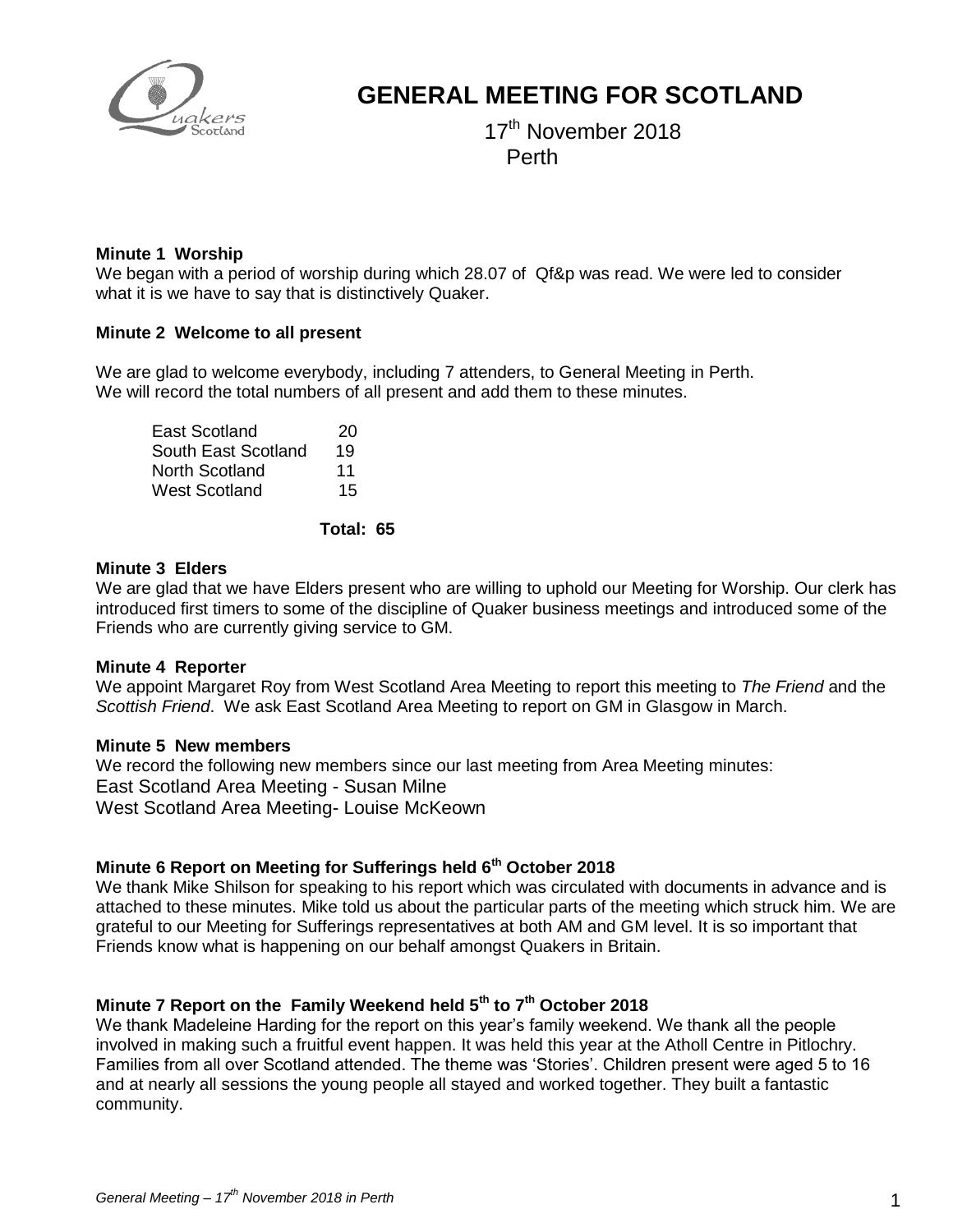# **Minute 8 Report on the Link Weekend held 12th to 14th October 2018**

We thank Madeleine Harding for sharing with us what happened at this weekend. We are glad that such gatherings take place for young people in our GM. We thank the volunteers that enable them to do so. Fourteen young people aged between 13 and 17 met in Edinburgh. A group called Solutions not Sides, that works in schools, led a workshop on the conflict in Israel/Palestine. They looked at how to bring peaceful solutions to the problems that the people who live there must deal with. The depth that was reached by all at the weekend was remarkable and gives us hope.

# **Minute 9 Minute 11 of GM 15th Sept 2018**

*(At GM in Glasgow on 15th September 2018 Minute 11 was agreed. I have sought GMs permission to help clarify the minute regarding the Action for Churches Together in Scotland report given at that meeting. GM has agreed to this. As the new minute is substantially different, from Minute 11 agreed by GM, it is in right ordering that we formally agree the following minute which clarifies the information given by Huw)*

Huw Lloyd Richards, our GM representative on ACTS, spoke briefly about the THEOS report on Acts. THEOS is a Think Tank in London. Their report galvanised ACTS trustees to set up a Working Group to discern a way forward for ACTS. Huw is on this group. The Group produced a Report which was circulated informally for initial consultation to the constituent churches including GM. Huw thanked those who replied to this consultation for their comments. The September two-day ACTS Members/Trustees meeting was used to discuss the Report with the first day being one of listening and threshing together. The first day was grounded in worship and began with Psalm 139, and Huw read the first five verses of this Psalm to us in his report. This approach enabled the second day of difficult business to be better grounded. We are glad to hear that churches that had not previously been part of these conversations are now involved. Based on the consultation and the two-day Meeting the Working Group will now fill out further details in a revised Report. There are two further streams of work required to complement the main Report on financial affairs and on the changes required to the Constitution. Huw is keeping Marigold Bentley the secretary to QCCIR informed on all these matters. We ask that this minute be sent to Marigold.

The new working title of ACTs is The Scottish Christian Forum, although the title of ACTS will still be in the Constitution.

We are grateful to Huw for his presence on this working group. We know that having Huw, a Quaker, involved has enabled new ways of working and true inclusivity. We look forward to hearing from Huw as to how this moves forward. Huw shared a poem that had been exchanged by members of the Working Group, by RS Thomas:

Via Negativa.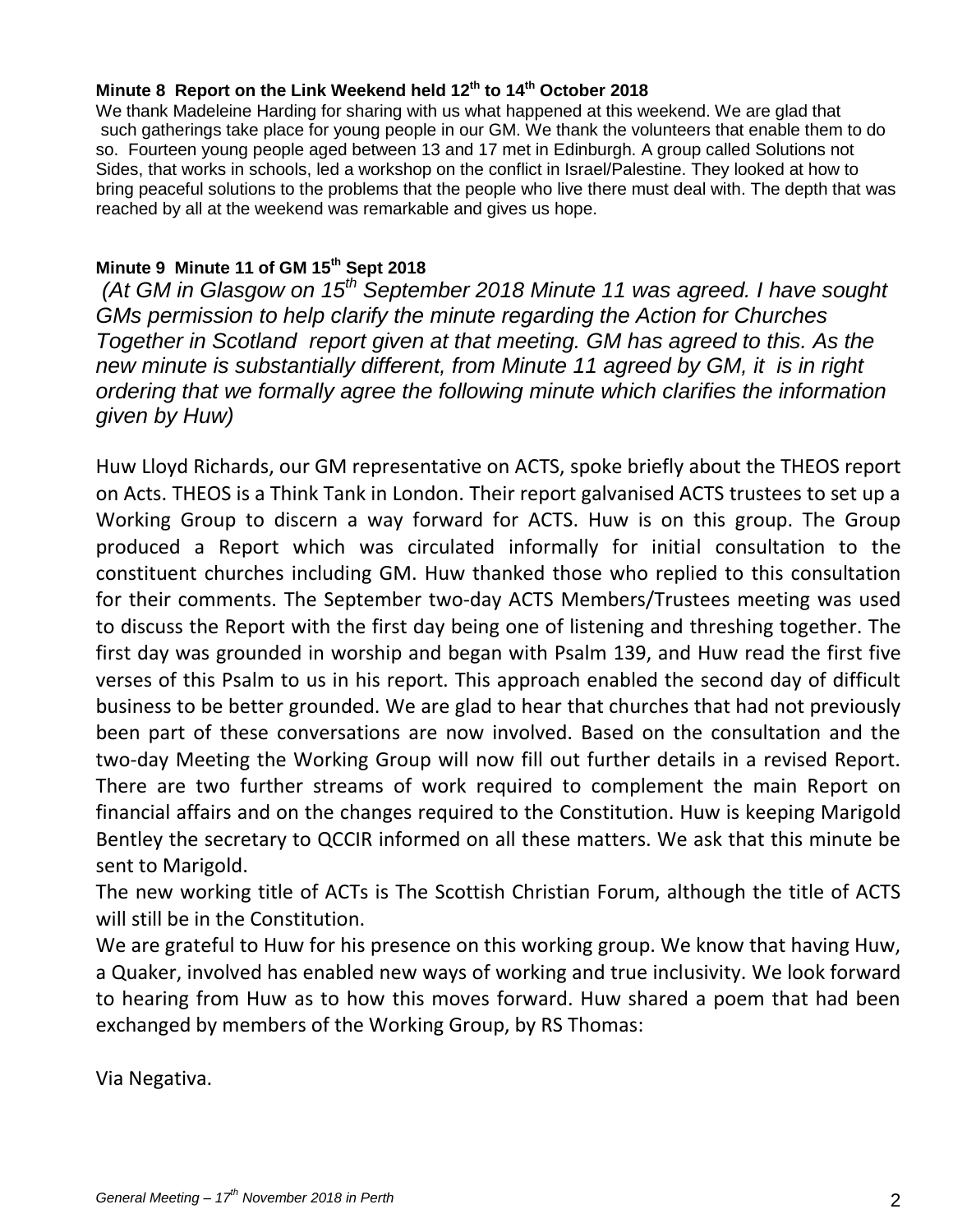Why No! I never thought other than That God is that great absence In our lives, the empty silence Within, the place where we go Seeking, not in hope to Arrive or find. He keeps the interstices In our knowledge, the darkness Between stars. His are the echoes We follow, the footprints he has just Left. We put our hands in His side hoping to find It warm. We look at people And places as though he had looked At them. too; but miss the reflection

# **Minute 10 ACTS update**

Huw Lloyd Richards has told us about the progressing situation. At this stage our clerks feel that GM should know that negotiations around ACTS's work and future are at a sensitive stage and that Friends are asked to uphold Huw, the new Enabling Group and our trustees while this work goes on. Huw will keep updating GM clerks, GM trustees, Quaker Committee on Christian & Interfaith Relations and Britain Yearly Meeting Trustees as appropriate. He will bring reports to GM in session, as often as is necessary.

# **Minute 11 Nominations**

Our GM Nominations group has brought us the following names.

William Purser NSAM to serve on our Parliamentary Engagement Working Group with immediate effect until December 2021. Pam Brunt ESAM to serve as GM Assistant Treasurer from January 2019 to December 2019.

These names being acceptable we appoint them accordingly. We thank our GM nominations committee for their work in this service for us.

### **Minute 12 PEWG priorities discernment**

We thank our Parliamentary Engagement Working Group for their report that was circulated with documents in advance and is attached to these minutes. Joyce Taylor, convenor of our PEWG has brought us up to date with some of the specifics of their work. For example, the petition on militarism in schools has got to the stage that at the recent committee hearing it has agreed that the Deputy First Minister needs to provide further clarification on the timeline of the children's rights impact assessment Further updates of their work will be in their next report.

Martin Mansell told us of the BYM Sustainability Gathering and the growing sense of urgency around climate justice following the recent IPCC report. We were then prompted to consider two questions.

- 1. Do you support us working further on land reform and in particular land value tax? Are there other areas of land reform about which you think Quakers should have a voice.
- 2. Do you feel that the IPCC report and the groundswell of concern being expressed by local meetings leads us to ask the PEWG to work on sustainability in relation to the Scottish Government and are there particular things you would like us to focus on?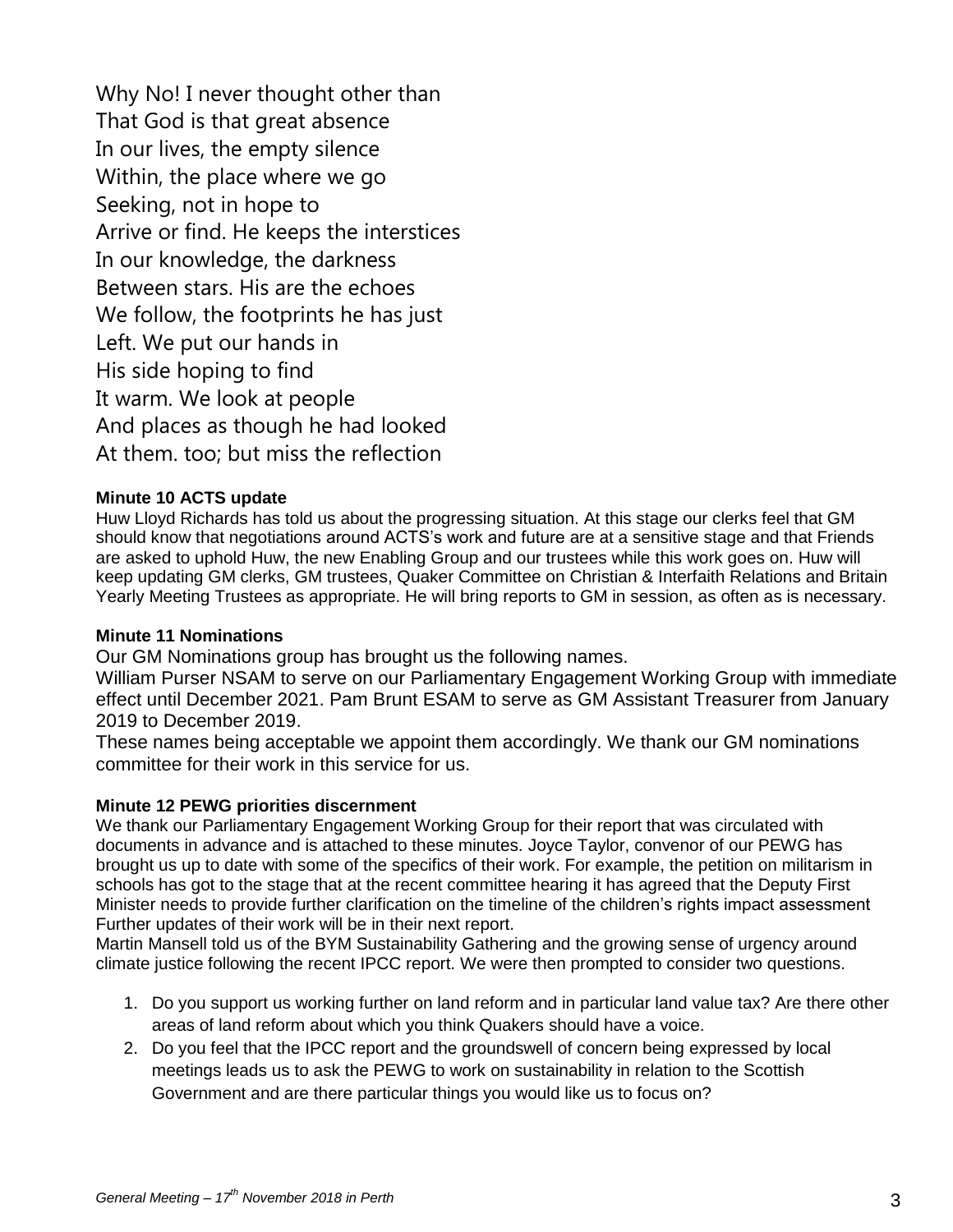What sort of Scotland do we want to live in, and leave behind?

What sort of World do we want to live in, and leave behind?

We are clear that the two questions posed by our PEWG are linked and that we wish the PEWG to continue working on both.

This is not about palming off this work on to the shoulders of a few. This is about good communication so that our PEWG can encourage us into action and work, as individuals and as LMs, AMs and GM.

Our distinctive Quaker role, which derives from our Faith, experience and willingness to listen, may be to enable groups of politicians, other Faith groups or interested parties to meet together, hopefully enabling them to discover points of leverage and ways to make changes to policy that in the long term will make a real difference. We encourage our PEWG to continue to seek partners to work with on the matters that concern us.

This work affects us all in all generations. We applaud our PEWG for working with YFGM and know that these issues are on the agenda of next year's JYM.

We are moved by the depth of the discussion today and our sense of leading that drives us to be part of a movement for change that is urgent and vital. We know that it is essential that as individuals and groups we change our lifestyles now. We want to influence our politicians and enable them to make a difference. In Scotland we are fortunate that we have such an accessible government.

We ask David Somervell to bring us a background paper on Stop the Climate Chaos Scotland.

# **Minute 13 GM Budget and appointment of Examiner**

On behalf of GM Trustees, Nigel Dower, our treasurer, has introduced the GM budget which has been approved by our GM Trustees. We appreciate the clarity of this budget and are happy to accept it. We also considered the GM Donations and Affiliations. We are grateful for the additional guidance on reporting back to GM by the contacts/representatives. Our clerk has explained why the planned reporting did not happen as expected for some GMs this year. We hope these reports are included in future agendas where appropriate. We are happy to accept and approve the Donations and Affiliations. We agree to the appointment of Gordon Mackay as Independent Examiner.

We are keen to encourage people to apply to the Treasurer for financial support to attend GM. This year a sum of £500 has been allocated in the Budget for this purpose. Please make this known in your Local **Meetings** 

We ask Trustees to investigate whether some of the donations we make should be reviewed to fit with rising inflation. The Budget is attached to these minutes.

### **Minute 14 Report on Edinburgh Peace and Justice Centre - David Somervell**

Although squashed to the end of our time together, David Somervell has spoken to his report that was circulated prior to GM and is attached to these minutes. We are glad of his passion for this work and encourage others to join the Peace and Justice Centre as its work mirrors our values. The appeal for the Opposition to War Memorial (formerly known as the Conscientious Objectors memorial) in Princess Street Gardens will be circulated again via our GM Administrator.

### **Minute 15 Closing Minute**

We record our thanks to East Scotland Friends for being our hosts at this GM, and look forward to meeting again on 9<sup>th</sup> March 2019 in Glasgow at Renfield St Stephens' Church.

Adwoa Bittle Clerk